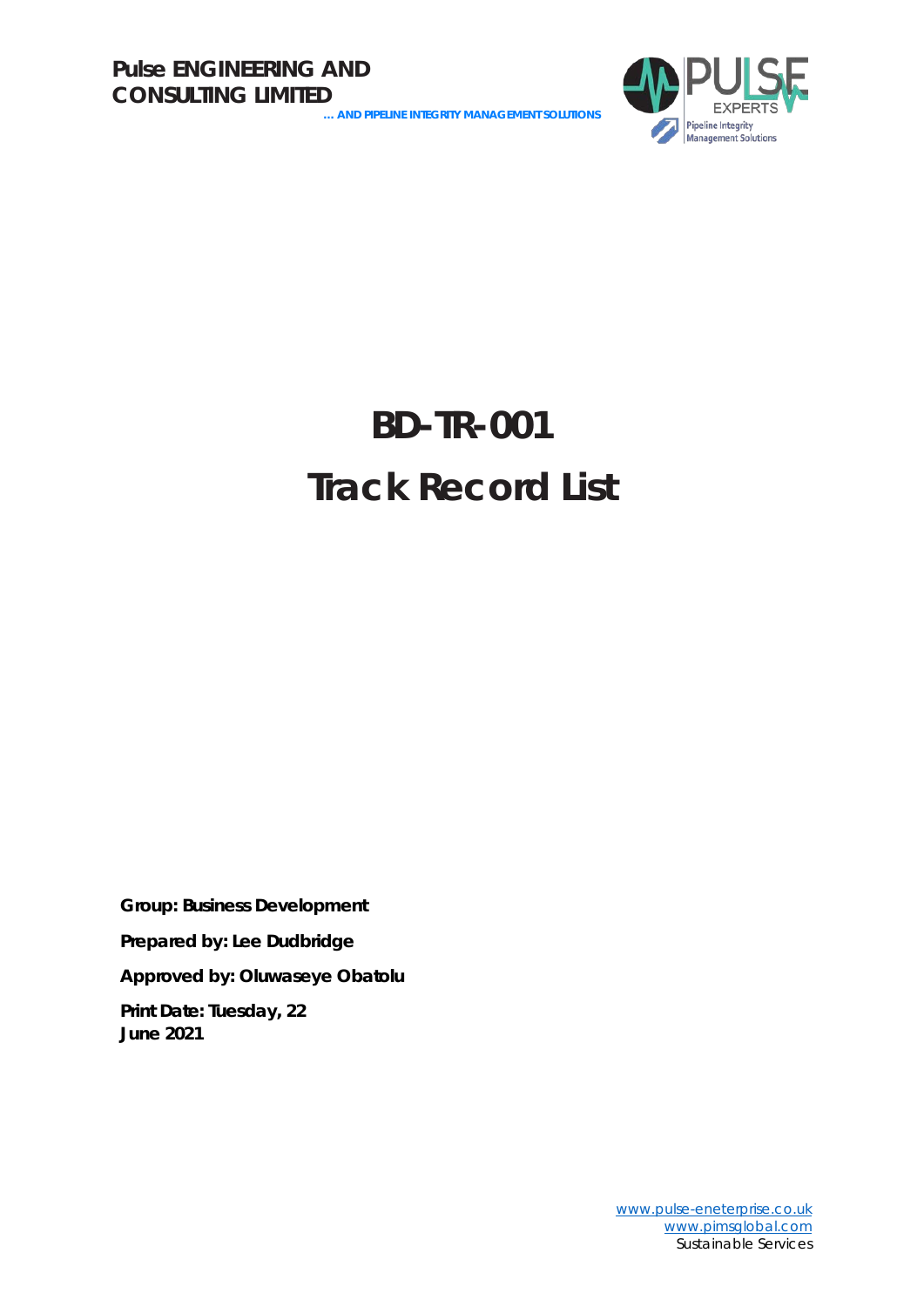

## **Table of Contents**

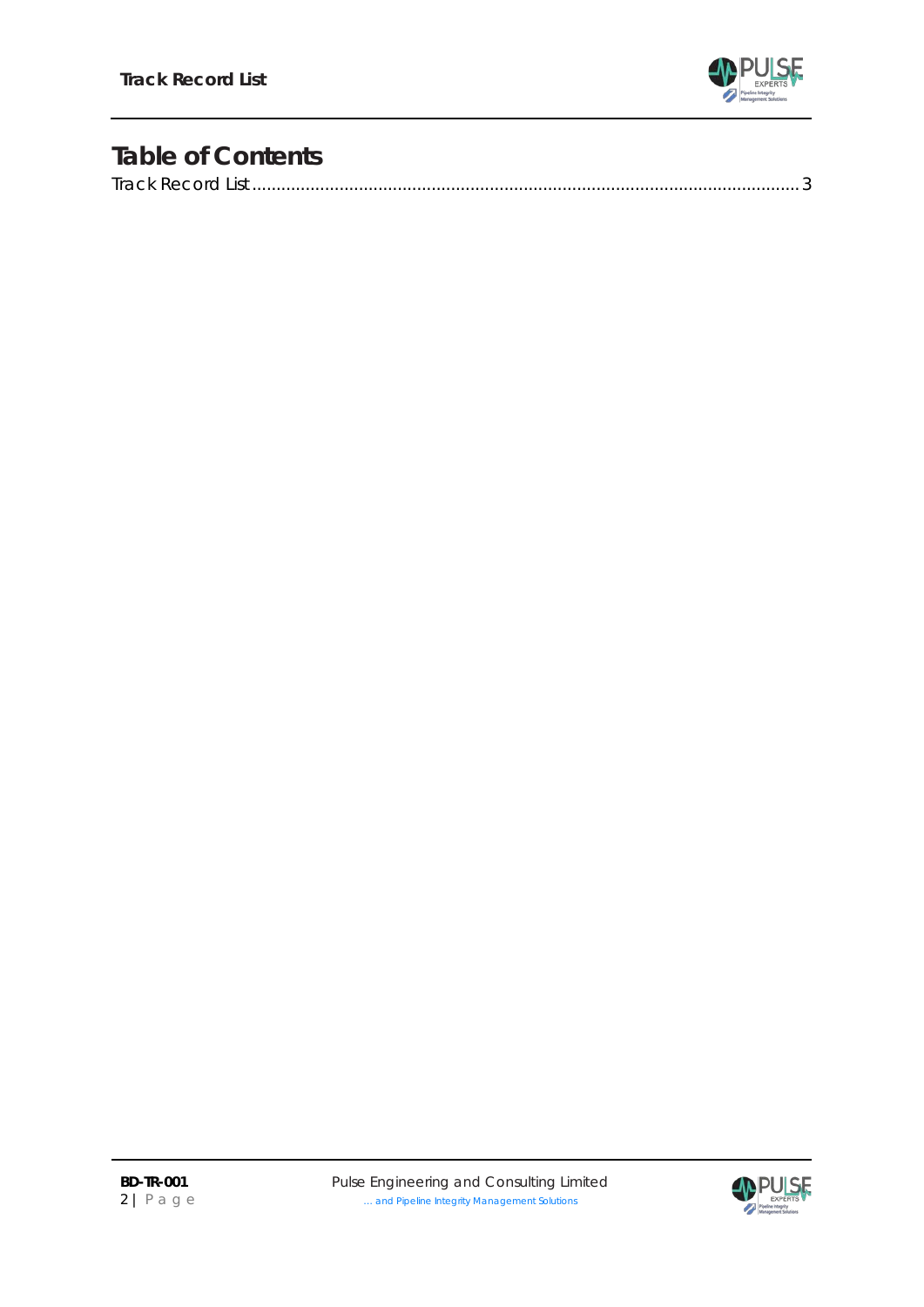

## <span id="page-2-0"></span>**TRACK RECORD LIST**

| <b>SCOPE</b>                                                              | <b>TYPE</b>                                                 | <b>CLIENT</b>                 | <b>LOCATION</b> |
|---------------------------------------------------------------------------|-------------------------------------------------------------|-------------------------------|-----------------|
| Emergency<br>Pipeline<br>Repair<br>Contract                               | Pipeline<br>Emergency<br>Repair Contract                    | SPDC*                         | <b>NG</b>       |
| Asset Engineering<br>and<br>Integrity<br><b>Support Services</b>          | Engineering<br>Integrity                                    | Aiteo Group*                  | <b>NG</b>       |
| Pipeline<br><b>Assets</b><br><b>Validation Project</b>                    | Engineering<br>Integrity                                    | <b>FPIC</b>                   | PH              |
| Pipeline Intelligent<br>Pigging<br>Support<br><b>Services</b>             | Pipeline                                                    | Perenco                       | UK              |
| Lifetime<br>Extension<br>Study                                            | Engineering<br>Integrity                                    | Total*                        | <b>SA</b>       |
| Pipeline<br><b>Operations</b><br><b>Procedure Support</b>                 | Operations                                                  | Perenco                       | UK              |
| Cleaning<br>Pig<br><b>Support Services</b>                                | Pigging                                                     | Perenco                       | <b>UK</b>       |
| Pig<br>Maintenance<br>and<br>Cleaning<br><b>Support Services</b>          | Pigging - Call-off                                          | Rosen UK                      | UK              |
| Pig<br>Maintenance<br>Cleaning<br>and<br><b>Support Services</b>          | Pigging - Call-off                                          | <b>CNR</b>                    | UK              |
| Maintenance<br>Pig<br>Cleaning<br>and<br><b>Support Services</b>          | Pigging - Call-off                                          | Ineos                         | UK              |
| Engineering<br>Feasibility Study -<br>Hound Point and<br>Dalmeny          | Design<br>Engineering<br>Integrity<br>Pigging<br>Operations | Ineos                         | UK              |
| Hydrate<br>Remediation<br>Support<br>With<br>Methanol Injection<br>Subsea | Engineering<br>Subsea                                       | Total NG*                     | <b>NG</b>       |
| Mooring<br>and<br>Fender<br>Procurement<br>Support                        | Procurement                                                 | Total NG*                     | <b>NG</b>       |
| Pipeline<br><b>Baseline</b><br>Inspection                                 | Pipelines                                                   | Addax<br>Petroleum<br>Limited | <b>NG</b>       |